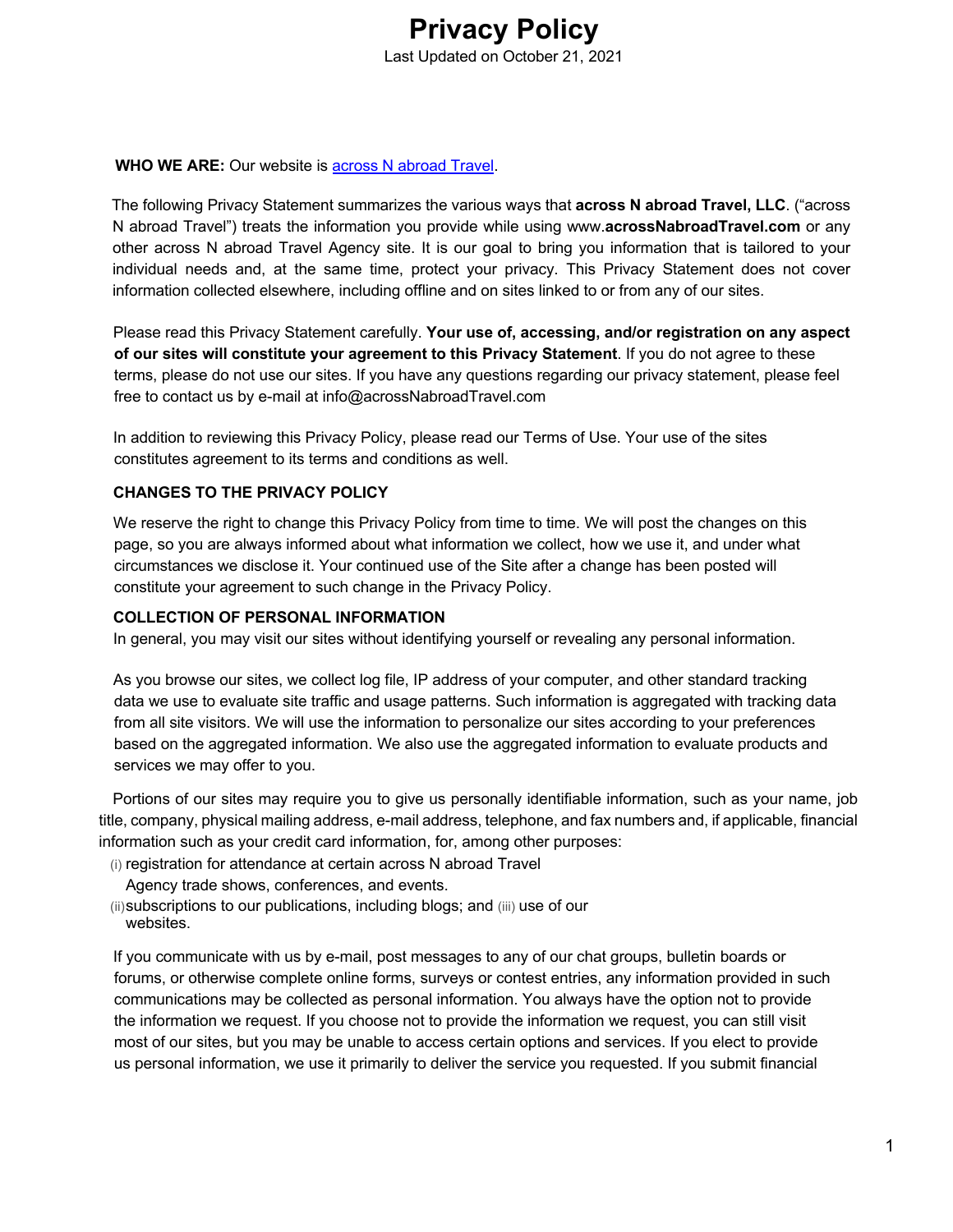information, we use that information primarily to verify your credit and collect payments for your purchases, orders, registrations, etc.

# **PERSONAL AND FINANCIAL INFORMATION SHARING**

We may share your personal information with our affiliates and with our partners, including our exhibitors, sponsors and advertisers, for marketing, advertising, and/or product/service offering purposes, and with others who are licensed to access your personal information by any of the foregoing. Also, we rent e-mail lists compiled from e-mail addresses gathered from our sites.

While we will seek to require all such third parties to follow appropriate privacy policies and will not authorize them to use this information except for the express purpose for which it is provided, Across N abroad Travel Agency does not bear any responsibility for any actions or policies of third parties.

If you do not wish to have your personally identifying information shared, or if you do not wish to receive future commercial communications from us by e-mail, you may unsubscribe or opt-out, as described below – see "Opt-Out Option." We also allow access to our database by third parties that provide us with services, such as development services, but only for the purpose of and to the extent necessary to provide those services.

In addition, we reserve the right to use the information we collect about your computer, which may at times be able to identify you, for any lawful business purpose, including to help diagnose problems with our servers, to gather broad demographic information, and to otherwise administer our sites, or if required to do so by law or in the good faith belief that such action is necessary to conform to the edicts of the law or comply with legal process served on Across N abroad Travel Agency or to protect and defend the rights or property of across N abroad Travel, or to enforce our terms of service.

In addition, as our business changes, we may buy or sell various assets. In the event all or a portion of the assets owned or controlled by across N abroad Travel, or any subsidiary or affiliated entity, are sold, assigned, transferred or acquired by another company, the information from and about our sites' users may be among the transferred assets.

# **INFORMATION ON CHILDREN**

As a business-to-business company, we have created and maintain sites that are not intended for use by children, particularly those under age 13, and we do not knowingly collect information from children. Online registration and website usage is restricted to adults who are professionally engaged in the businesses we serve. No one under age 17 is allowed to provide any personal information or use any public discussion areas, forums and chats comprising part of our sites. Minors between the ages of 13 and 17 must get the permission of their parent(s) or legal guardian(s) before making purchases, including subscriptions, on our sites. In the event that we learn we have collected any personal information from a child under the age of 13 without verification of parental consent, we will delete that information from our database as quickly as possible

# **UPDATING VISITOR INFORMATION**

Many of our Site functions (but not all) provide you with the option of correcting, updating and modifying your personal and/or financial information, or visitor profile, at any time and as often as desired. The only item of information you cannot change is your username ID selected at registration for a trade show, event or conference.

# **THIRD PARTY AND AFFILIATED LINKS**

Our sites may from time to time contain external links to other websites, including suppliers, advertisers and affiliates. We have no control over, and are not responsible for, the content of, or information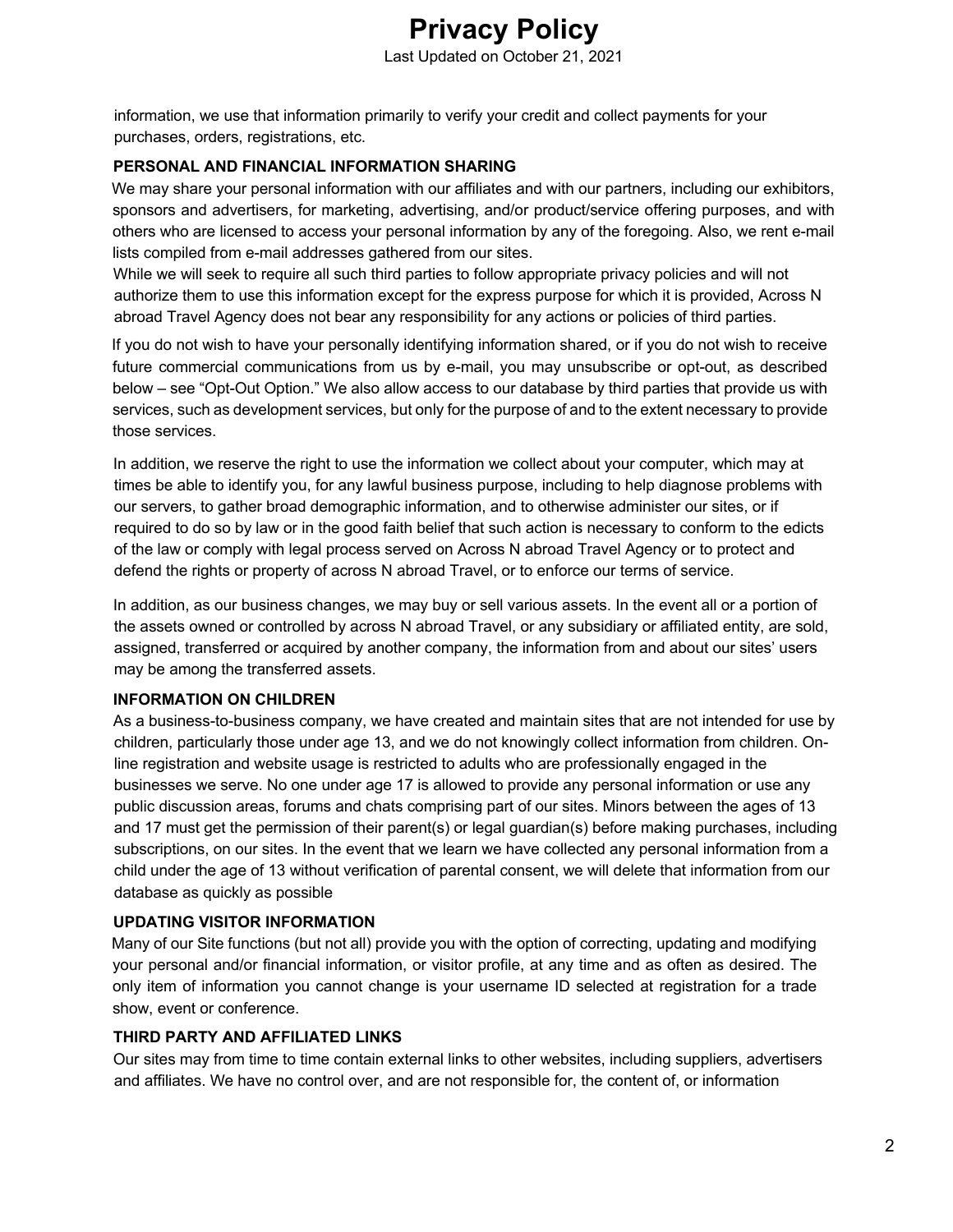# **Privacy Policy**  Last Updated on October 21, 2021

gathered by, these other websites. We do not endorse any of these websites or the products or services associated with such websites merely because they are linked to any of our sites. In addition, users of our sites should also be aware that, when you voluntarily disclose personal information in chat areas or bulletin boards, that information may be collected by others and may result in unsolicited messages from others.

# **COOKIES**

A "cookie" is a bit of data sent by a website through the browser to the computer of the user visiting the site, and enables our sites to return the results the browser expects. We may use temporary, sessionspecific cookies to ensure visits to our sites is smooth and customized for the visitor – for example, to control the display of ads, to track usage patterns on our sites, to deliver editorial content, and to record registration and personalization information. Such cookies allow us to provide a visitor's browser with information tailored to the visitor's preferences and needs. We also may use permanent or persistent cookies that remain on a visitor's computer after the visitor leaves our sites. We use this data on an anonymous basis and we do not correlate this information with personal data of any user. Most website browsers automatically accept cookies, but you may be able to turn off the cookie acceptance option in your browser's settings. However, disabling the cookie support function of the browser may prevent some portions of our sites

from functioning properly, and you may not be able to utilize fully all of our sites' features and information. We may from time to time use advertising companies to develop banner ads for our sites. These ads may contain cookies that may be sent to your browser through the banner ads. We do not have control over cookies placed by our advertisers, nor do we have access to any information their cookies may collect.

# **COMMENTS**

When visitors leave comments on the site we collect the data shown in the comments form, and also the visitor's IP address and browser user agent string to help spam detection. An anonymized string created from your email address (also called a hash) may be provided to the Gravatar service to see if you are using it. The Gravatar service pivacy policy is available here: https://automattic.com/privacy/. After approval of your comment, your profile picture is visible to the public in the context of your comment.

# **MEDIA**

If you upload images to the website, you should avoid uploading images with embedded location data (EXIF GPS) included. Visitors to the website can download and extract any location data from images on the website.

# **OPT-OUT OPTION**

Visitors to our sites can decide if they want to receive targeted promotional information from Across N abroad Travel Agency or targeted promotional information sponsored by our marketing partners. On the visitor registration pages, prospective visitors can choose to request that we not e-mail them advertising and promotional information from Across N abroad Travel Agency or our partners. Should visitors accept promotional email from across N abroad Travel Agency, any email they receive will include instructions on how to be removed from our promotional email list.

If you do not wish to have your personally identifying information shared, or if you do not wish to receive future commercial communications from us by e-mail, you may change your preferences at any time simply by: (i) writing to us (and please include your e-mail address), or (ii) by following the unsubscribe